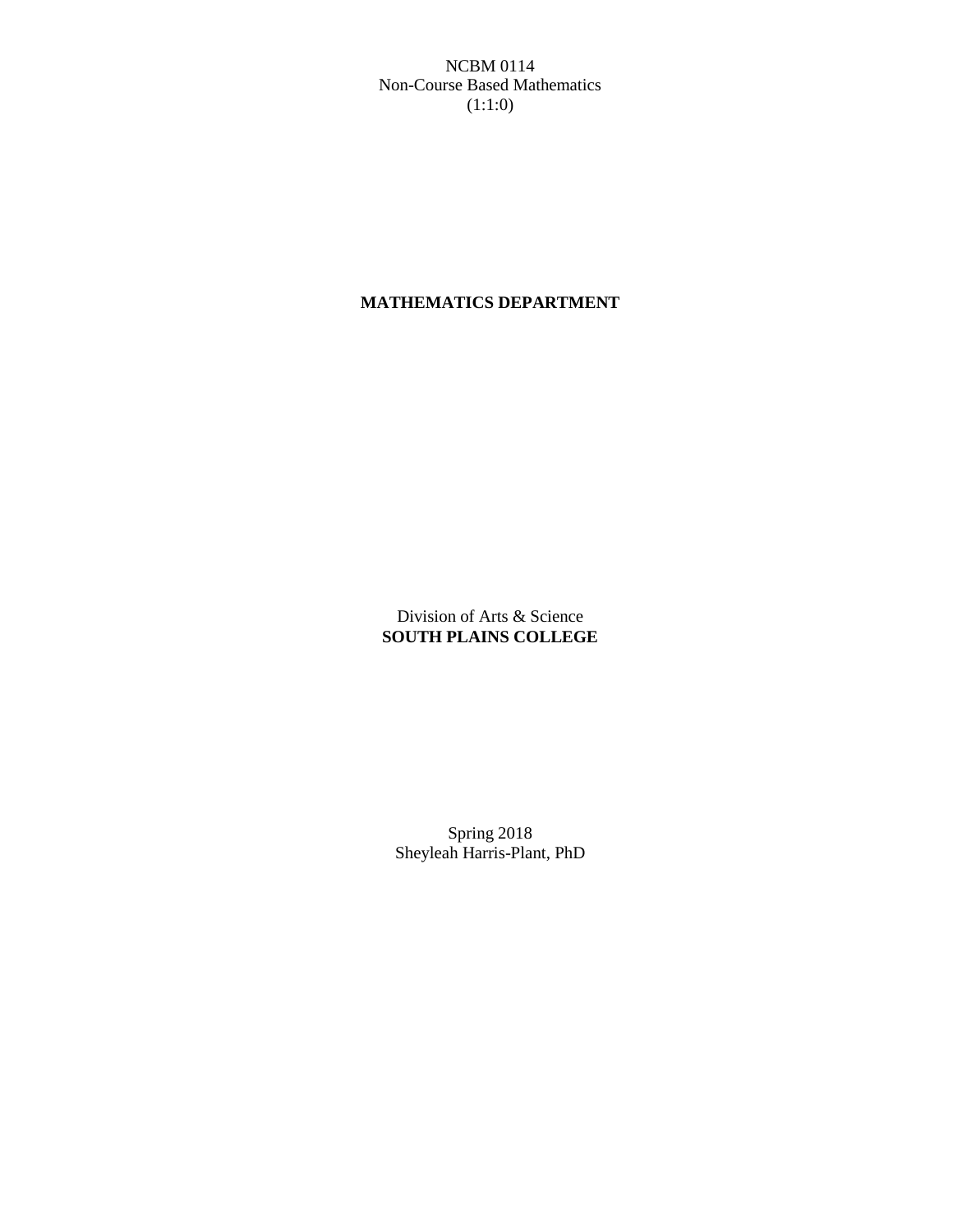**Non-Course Based Mathematics 0114 – Non-Course Based Mathematics**

**Section:** 001, Weekly Meeting **Room:** Levelland Mathematics Building 104

**"Intelligence plus character – that is the goal of true education."** – Dr. Martin Luther King, Jr.

**"Hard work is required, but must also produce value." –** Norman Chaffee

**"True knowledge exists in knowing that you know nothing."** – Socrates

**"There is no end to education. It is not that you read a book, pass an examination, and finish with education. The whole of life, from the moment you are born to the moment you die, is a process of learning."** – Jiddu Krishnamurti

**"In the United States, we experience many freedoms. Two of these freedoms include: the freedom to succeed and the freedom to fail. Which one will you choose?"** – Alan Worley

| <b>Instructor:</b> Sheyleah V. Harris-Plant, PhD | <b>Office Hours:</b> (on the Levelland Campus) |                |                           |                                         |        |
|--------------------------------------------------|------------------------------------------------|----------------|---------------------------|-----------------------------------------|--------|
| <b>Room:</b> Levelland Math Building 104         | <b>Monday</b>                                  | <b>Tuesday</b> | <b>Nednesday</b> Thursday |                                         | Friday |
| <b>Phone:</b> $(806)$ 716-2665                   | 0815-0930                                      |                |                           | 1100-1215 0815-0930 1100-1215 0900-1200 |        |
| <b>Email:</b> sharris@southplainscollege.edu     | Or by appointment                              |                |                           |                                         |        |

**Note about Office Hours:** Any student is more than welcome to visit during office hours, however, for the student's visit to be most efficient it is best to make an appointment. Students from other classes are often visiting during office hours and other college responsibilities often prevent office hours without notice.

**Required Textbook:** EdReady Online Program (https://southplainscollege.edready.org)

**Supplies: Access to a computer with an internet connection is required for this course.** Pencil, paper, erasers, and EdReady **(SCIENTIFIC CALCULATORS ALLOWED)**

### **Accessing the Course Diagnostic and Learning Modules:**

**Creating an Account:** First, the student will need to create an account at

https://southplainscollege.edready.org . Here are the steps:

1. Go to this website and choose the "Get Started" option. If you already have an EdReady account,

then choose the "Log In" option at the upper-right corner of the screen.

2. Complete the brief form on the "Sign Up for EdReady" screen.

3. After setting up a username and password, choose the "Enter a key to add goals" option. Your key for this course is **NCBM0114\_HP\_spring2018** .

**Taking the Initial Diagnostic Test:** Second, after creating the account, you will need to take the initial diagnostic test.

• Please allow at least one hour for this test. However, if you need more time or need to step away, there is an option to save and exit.

• After completing this initial diagnostic test, contact your instructor for next steps to complete the requirements for this course.

### **Course Description**

The prerequisites of this course are be a first semester student, have minimum Elementary and Intermediate Algebra Diagnostic scores of 8. This course includes topics in developmental mathematics including arithmetic operations, basic algebraic concepts and notation, and geometry. This course will not satisfy graduation requirements. This course is required if testing indicates a need.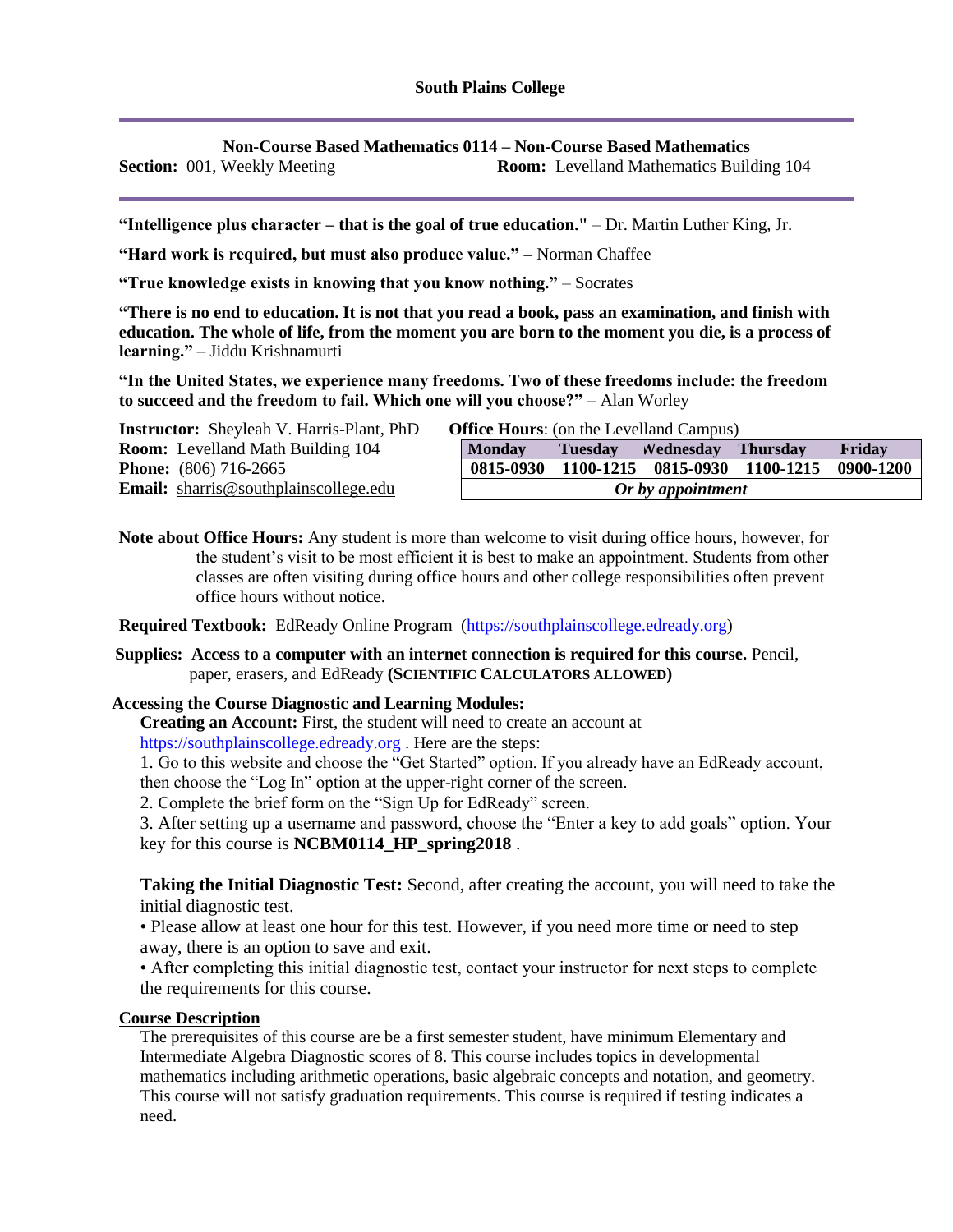### **Course Purpose**

The purpose of this course is to provide a background in algebra concepts necessary for MATH 1314 or 1324.

#### **Course Requirements**

To maximize the potential to complete this course, a student should make and attend all appointments with the instructor, take notes, complete all homework assignments and examinations including final examination.

#### **Disclaimer**

The instructor reserves the right to alter any class policies as deemed necessary by the instructor or South Plains College, and will announce any changes in class. If a student has any questions about a change in policy ask the instructor for clarification.

#### **Student Learning Outcomes/Competencies**

Due to the nature of this students will be given a diagnostic exam to determine which need to mastered and will only study those objectives. Successful completion of this course should reflect mastery of the following objectives:

- 1. Add, subtract, multiply and divide real numbers.
- 2. Use the order of operations to simplify an expression.
- 3. Simplify algebraic expressions.
- 4. Solve linear equations.
- 5. Translate and solve word problems.
- 6. Solve linear inequalities.
- 7. Graph equations in two variables by the intercept method and the slope-intercept method.
- 8. Solve systems of equations by graphing, substitution, and elimination.
- 9. Evaluate expressions using exponent rules.
- 10. Add, subtract, multiply and divide polynomials.
- 11. Factor polynomials.
- 12. Solve quadratic equations by factoring.
- 13. Define, represent, and perform operations on real and complex numbers.
- 14. Recognize, understand, and analyze features of a function.
- 15. Recognize and use algebraic (field) properties, concepts, procedures (including factoring), and algorithms to combine, transform, and evaluate absolute value, polynomial, radical, and rational expressions.
- 16. Identify and solve absolute value, polynomial, radical, and rational equations.
- 17. Identify and solve absolute value.
- 18. Model, interpret and justify mathematical ideas and concepts using multiple representations.
- 19. Connect and use multiple strands of mathematics in situations and problems, as well as in the study of other disciplines.

#### **Attendance Policy\***

Attendance and effort are the most important activities for success in this course. Records of your attendance are maintained throughout the semester. Two absences, *for any reason*, are allotted to you for the semester. If this number is exceeded, the instructor has the right to drop you with a grade of F or an X, depending on their discretion. You can seek temporary reinstatement within a week after being withdrawn, assuming the student submits their syllabus receipt, but you must withdraw yourself from the course via the Admission and Records Office within two days of reinstatement. In the latter case, you will receive a W or a U. *After the two days have expired, the instructor has the right to drop you for a final time, after which there will be no reinstatement. THERE WILL BE NO WAITING UNTIL THE END OF THE SEMESTER TO WITHDRAW!*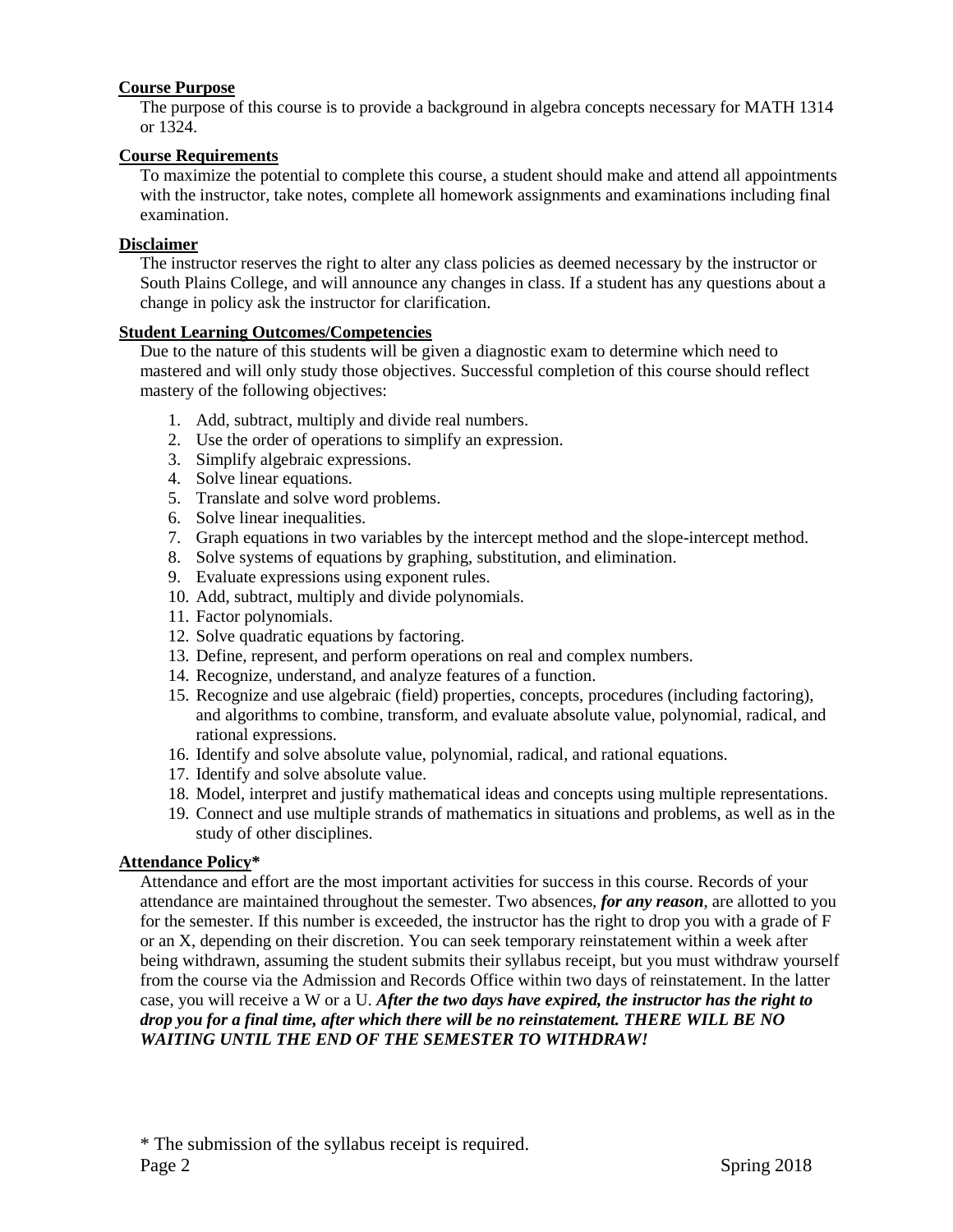### **Email Policy**

All students at South Plains College are assigned a standardized SPC e-mail account. Although personal e-mail addresses will continue to be collected, the assigned SPC e-mail account will be used as the official channel of communication for South Plains College. The Student Correspondence Policy can be found at www.southplainscollege.edu. To access the SPC student e-mail account, login to MySPC and click the SPC Google Mail option under Campus Bookmarks. (Copied from SPC Student Guide)

Since all students have an assigned SPC email, the instructor will only acknowledge, respond, and send emails to your assigned SPC email. This ensures all correspondence from the instructor is received by the intended recipient.

### **Final Grading Policy**

All grades are rounded from the first decimal. Upon the submission of grades at the end of the semester, **ALL GRADES ARE FINAL!**

### **Grading Scale**

This course will be graded on a pass/fail basis. Once the student has completed the course with at least 90% mastery, the student will have earned a grade of P, indicating "passing" for the course. If the student does not achieve a 90% level of mastery, the student will have earned a grade of F.

### **Religious Holy Days**

In accordance with Section 51.911, Texas Education Code, South Plains College will allow a student who is absent from class for the observance of a religious holy day to take an examination or complete an assignment scheduled for that day within seven (7) calendar days after the absence. Students are required to file a written notification of absence with each instructor within the first fifteen (15) days of the semester (**Monday, 5 February 2018**) in which the absence will occur. Forms for this purpose are available in the Student Services Office along with instructions and procedures. "Religious holy days" means a holy day observed by a religion whose place of worship is exempt from property taxation under Section 11.20, Tax Code. (copied from current South Plains College catalog)

### **Diversity Statement**

In this class, the teacher will establish and support an environment that values and nurtures individual and group differences and encourages engagement and interaction. Understanding and respecting multiple experiences and perspectives will serve to challenge and stimulate all of us to learn about others, about the larger world and about ourselves. By promoting diversity and intellectual exchange, we will not only mirror society as it is, but also model society as it should and can be. (copied from current South Plains College Faculty Handbook)

### **Disabilities Statement**

Students with disabilities, including but not limited to physical, psychiatric, or learning disabilities, who wish to request accommodations in this class should notify the Disability Services Office early in the semester so that the appropriate arrangements may be made. In accordance with federal law, a student requesting accommodations must provide acceptable documentation of his/her disability to the Disability Services Office. For more information, call or visit the Disability Services Office at Levelland Student Health & Wellness Center 806-716-2577, Reese Center (also covers ATC) Building 8: 806-716-4675, Plainview Center Main Office: 806-716-4302 or 806-296-9611, or the Health and Wellness main number at 806-716-2529. (copied from current South Plains College Faculty Handbook)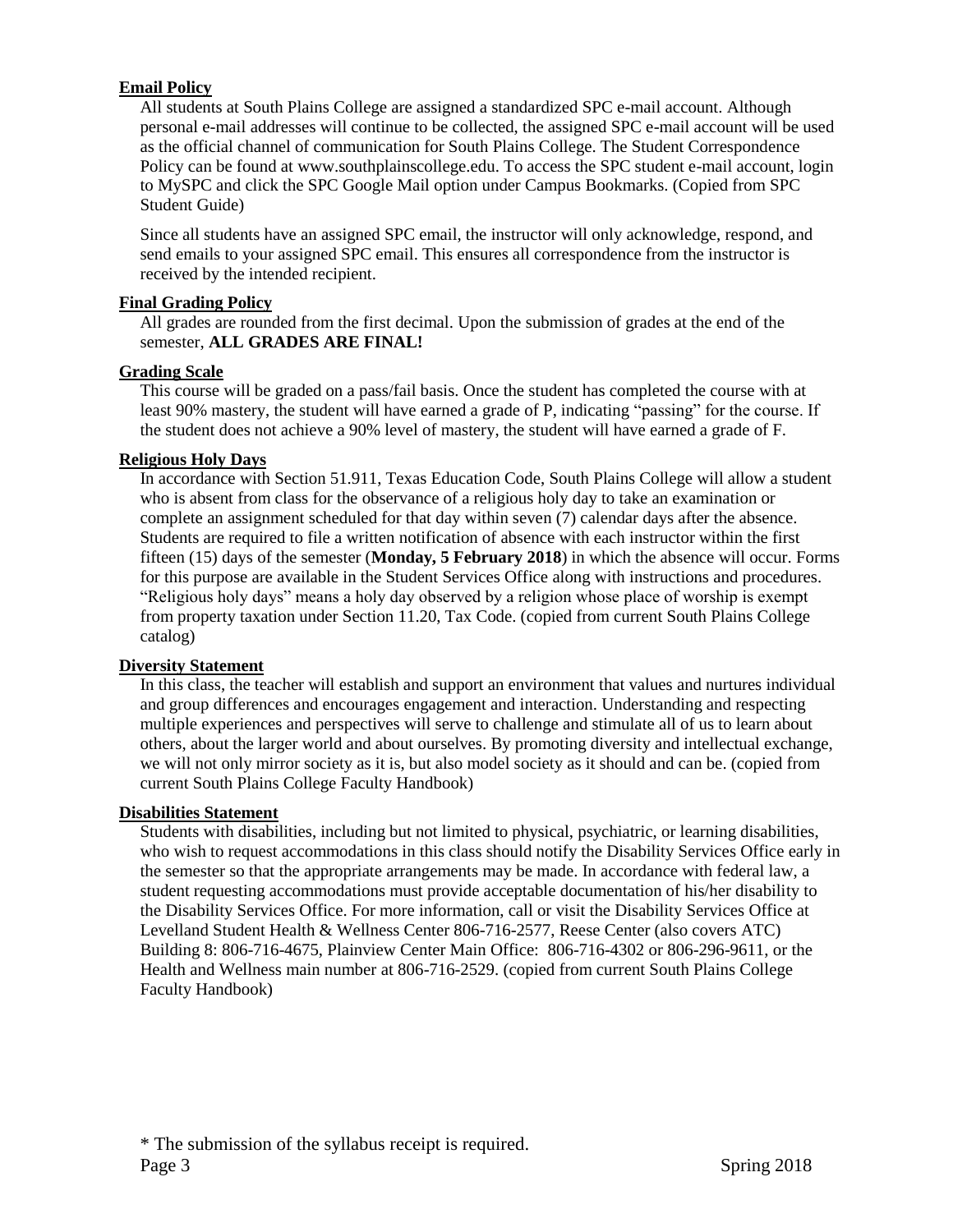### **Sexual Misconduct**

As a faculty member, I am deeply invested in the well-being of each student I teach. I am here to assist you with your work in this course. If you come to me with other non-course-related concerns, I will do my best to help.

It is important for you to know that all faculty members are mandated reporters of any incidents of sexual misconduct. That means that I cannot keep information about sexual misconduct confidential if you share that information with me. Dr. Lynne Cleavinger, the Director of Health & Wellness, can advise you confidentially as can any counselor in the Health & Wellness Center. They can also help you access other resources on campus and in the local community. You can reach Dr. Cleavinger at 716-2563 or [lcleavinger@southplainscollege.edu](mailto:lcleavinger@southplainscollege.edu) or go by the Health and Wellness Center. You can schedule an appointment with a counselor by calling 716-2529.

# **Campus Concealed Carry**

Campus Concealed Carry - Texas Senate Bill - 11 (Government Code 411.2031, et al.) authorizes the carrying of a concealed handgun in South Plains College buildings only by persons who have been issued and are in possession of a Texas License to Carry a Handgun. Qualified law enforcement officers or those who are otherwise authorized to carry a concealed handgun in the State of Texas are also permitted to do so. Pursuant to Penal Code (PC) 46.035 and South Plains College policy, license holders may not carry a concealed handgun in restricted locations. For a list of locations, please refer to the SPC policy at: [\(http://www.southplainscollege.edu/human\\_resources/policy\\_procedure/hhc.php\)](http://www.southplainscollege.edu/human_resources/policy_procedure/hhc.php) Pursuant to PC 46.035, the open carrying of handguns is prohibited on all South Plains College campuses. Report violations to the College Police Department at 806-716-2396 or 9- 1-1.

# **Holiday/Travel Statement\***

If a student has pre-existing plans to travel out of the area during scheduled class times, you must inform the instructor by **NO LATER THAN Monday, 5 February 2018**, at the end of class and submitting the syllabus receipt. Failure to do so will result in the forfeiture of any assignments that will come into question during your dates of absence. These assignments will not be replaced or allowed for make-up work.

# **Academic Honesty, Equal Opportunity**

You are expected to uphold the ideas of academic honesty. All work that is graded must be your own. This policy applies to all work attempted in this course. If this policy is violated the student will receive an **F** for the assignment and will be dropped with an **F**. For more details on what is considered cheating, see the South Plains College catalog.

South Plains College strives to accommodate the individual needs of all students in order to enhance their opportunities for success in the context of a comprehensive community college setting. It is the policy of South Plains College to offer all educational and employment opportunities without regard to race, color, national origin, religion, gender, disability, or age.